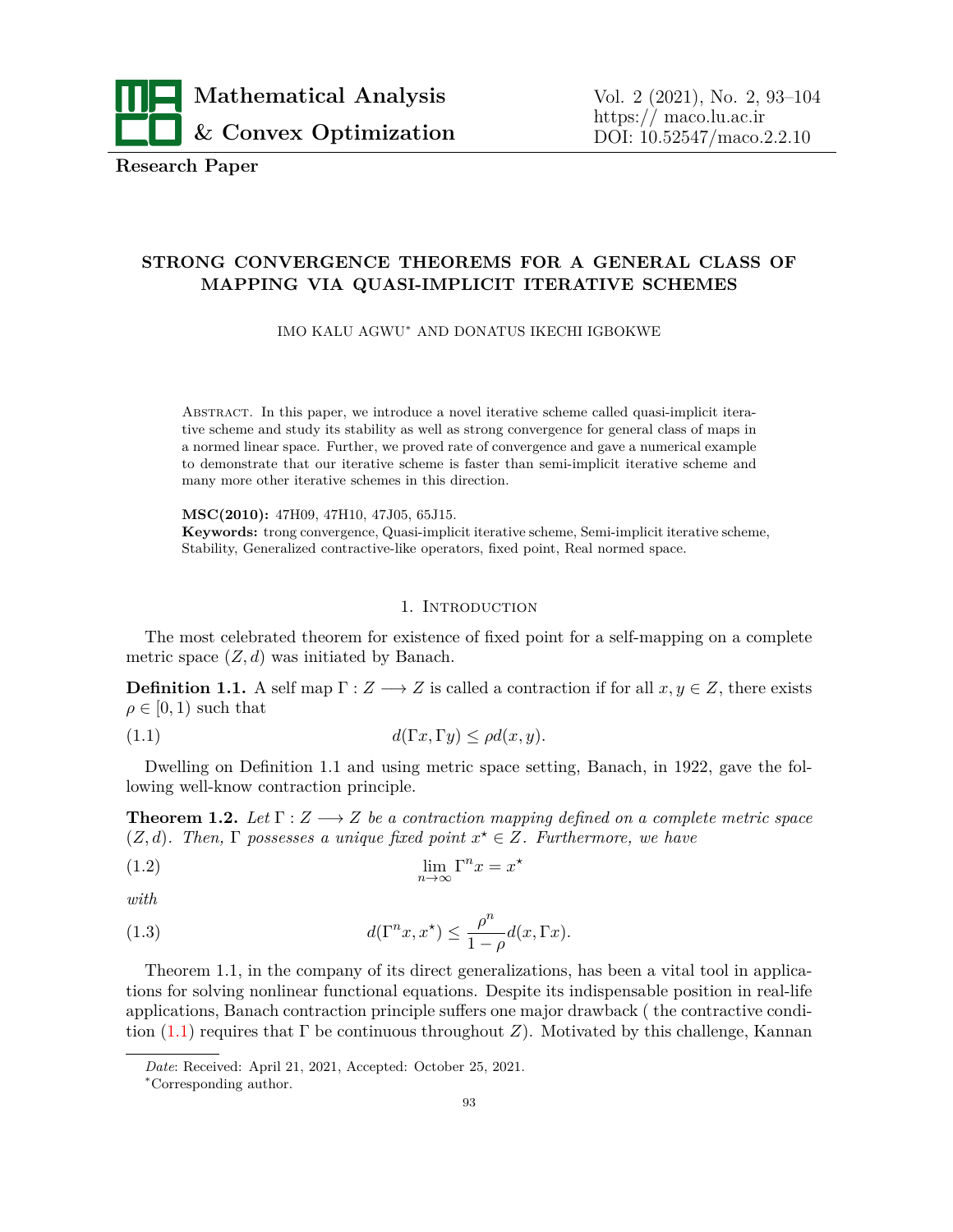[\[3](#page-9-0)] established a fixed point theorem for which the restriction on Γ (continuity condition) is not required. To be precise, he proved the following theorem:

**Theorem 1.3.** Let  $(Z, d)$  be a complete metric space and  $\Gamma : Z \longrightarrow Z$  a mapping with  $\rho \in (0, \frac{1}{2})$  $\frac{1}{2}$ *)* such that for all  $x, y \in Z$ ,

<span id="page-1-0"></span>(1.4) 
$$
d(\Gamma x, \Gamma y) \le \rho [d(x, \Gamma x) + d(y, \Gamma y)].
$$

*Then,* Γ *has a unique fixed in Z.*

**Example 1.4.** (see [[3](#page-9-0)]) Let  $Z = \mathbb{R}$  be the set of real numbers with the usual metric and Γ : R *−→* R be defined by

(1.5) 
$$
\Gamma x = \begin{cases} 0. \text{ if } x \in (-\infty, 2] \\ -\frac{1}{2}, \text{ if } x \in (2, \infty). \end{cases}
$$

Then, Γ satisfies [\(1.4](#page-1-0)) with  $\rho = 0.2$ . Also, Γ is not continuous and  $F_{\Gamma} = \{0\}.$ 

Subsequent upon Kannan's theorem, so many interesting results respecting different classes of contractive-type conditions that do not require the continuity of  $\Gamma$  are now in literature, see for example [\[4\]](#page-9-1). Further, in 1972, Zamfirescu  $\left[35\right]$  gave an interesting theorem which extended both Banach's and Kannan's fixed point theorems, together with other similar results of this kind, as follows:

**Theorem 1.5.** Let  $(Z, d)$  be a complete metric space and  $\Gamma : Z \longrightarrow Z$  a mapping such *that for each pair of points*  $x, y \in Z$ , *there exist the real numbers*  $\delta, \omega$  *and*  $\sigma$  *satisfying*  $0 < \delta < 1, 0 < \omega < \frac{1}{2}$  $\frac{1}{2}$  and  $0 < \sigma < \frac{1}{2}$  $\frac{1}{2}$  such that at least one of the following statements holds

<span id="page-1-1"></span>(1.6) 
$$
\begin{cases} z_1 : d(\Gamma x, \Gamma y) \leq \delta d(x, y); \\ z_2 : d(\Gamma x, \Gamma y) \leq \omega [d(x, \Gamma x) + d(y, \Gamma y)]; \\ z_3 : d(\Gamma x, \Gamma y) \leq \sigma [d(x, \Gamma y) + d(y, \Gamma x)]. \end{cases}
$$

*Then,* Γ *has a unique fixed point in Z.*

The class of mapping defined by  $(1.6)$  $(1.6)$  has been adjudged to be the most general contractivelike operators and has considerably attracted a lot of interest in recent times (see, for example, [\[8](#page-9-2)], [\[9\]](#page-9-3), [\[11](#page-10-1)], [\[14\]](#page-10-2), [[36\]](#page-10-3), [\[14](#page-10-2)], [[15\]](#page-10-4), [[24\]](#page-10-5), [\[37](#page-10-6)] and the references therein).

In  $[30]$  $[30]$ , it was shown that  $(1.6)$  $(1.6)$  implies

$$
(1.7) \quad d(\Gamma x, \Gamma y) \leq hmax\{d(x, y), \frac{1}{2}[d(x, \Gamma x) + d(y, \Gamma y)], \frac{1}{2}[[d(x, \Gamma y) + d(y, \Gamma x)]]\},
$$

and

<span id="page-1-2"></span>(1.8) 
$$
\|\Gamma x - \Gamma y\| \le \rho \|x - y\| + 2\rho \|x - \Gamma x\|,
$$

where  $h, \rho \in [0, 1)$  *and*  $x, y \in Z$ . Note that ([1.8\)](#page-1-2) reduces to ([1.1\)](#page-0-0) if x is the fixed point of Γ.

Let *E* be a normed space, *Q* a nonempty, closed and convex subset of *E* and  $\Gamma: Q \longrightarrow Q$ a self map of *Q*. For each  $x, y \in E$ , there exist  $L \geq 0$  and  $\rho \in [0, 1)$  such that

<span id="page-1-3"></span>(1.9) 
$$
\|\Gamma x - \Gamma y\| \le \rho \|x - y\| + L \|x - \Gamma x\|,
$$

In 1995, Osilike  $[24]$  $[24]$  used the contractive condition defined by  $(1.9)$  $(1.9)$  to prove several generalizations and extensions of most of the results contained in Rhoades [\[30](#page-10-7)]. Inspired by the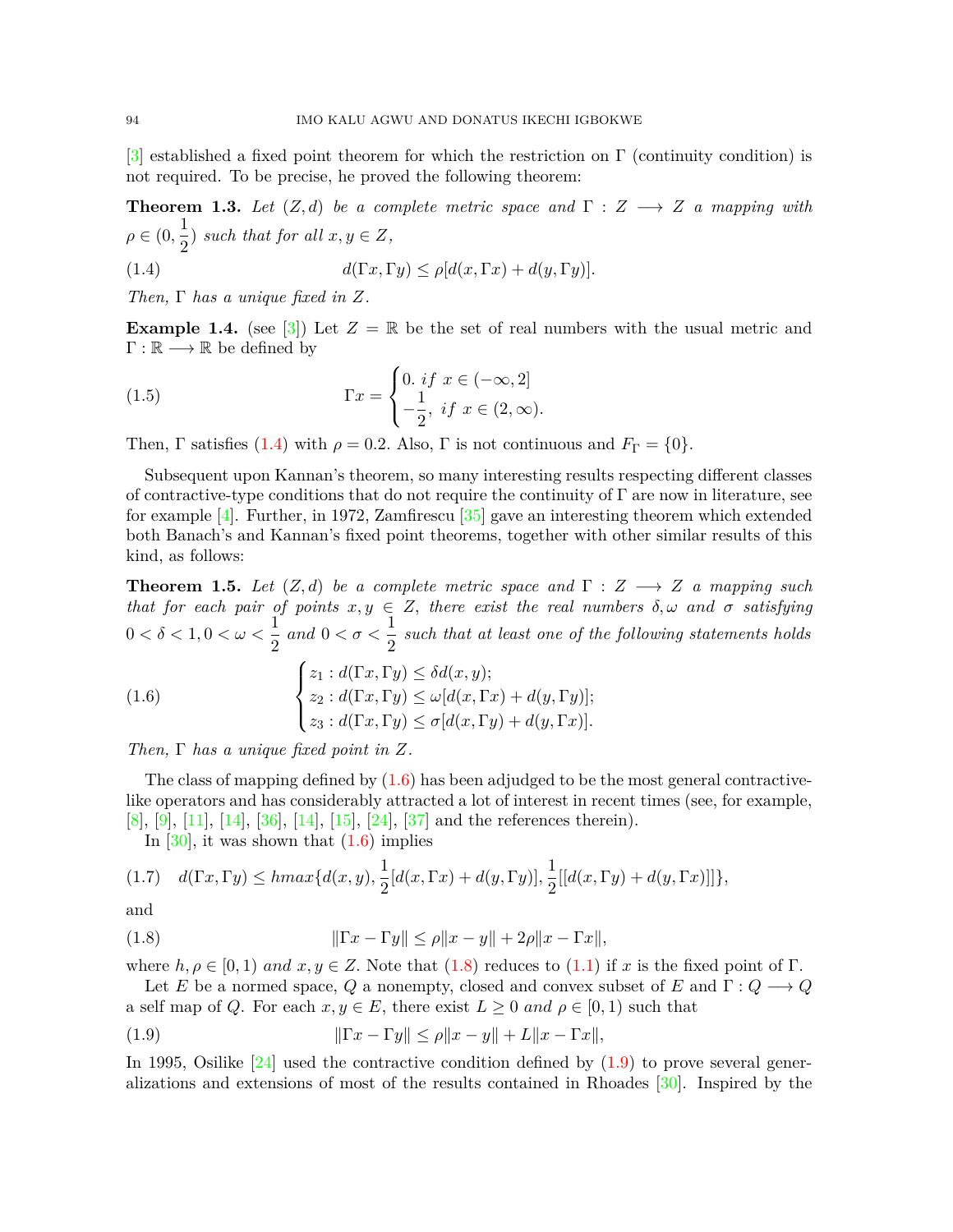results in  $[24]$ , Imoru and Olatinwo  $[15]$  $[15]$  $[15]$  gave a generalisation of  $(1.9)$  $(1.9)$  as follows: For each  $x, y \in E$ , there exists a monotone increasing function  $\phi : \mathbb{R}^+ \longrightarrow \mathbb{R}^+$  *with*  $\phi(0) = 0$  such that

<span id="page-2-0"></span>(1.10) 
$$
\|\Gamma x - \Gamma y\| \le \rho \|x - y\| + \phi(\|x - \Gamma x\|),
$$

However, Chidume and Olaleru  $[11]$  proved with several examples that  $(1.1)$  $(1.1)$  remains the most general contractive condition and includes the likes of  $(1.8)$  $(1.8)$ ,  $(1.9)$  $(1.9)$  and  $(1.10)$ .

Different studies have shown that virtually every physical, technical or biological process, from celestial motion to bridge design, to interaction between neurons can be modeled in the form

<span id="page-2-1"></span>
$$
\Gamma(t) = x.
$$

Equation such as  $(1.11)$  $(1.11)$  $(1.11)$ , which is used to solve real-life problems, may not necessarily be directly solvable; that is, the close form solution may be impossible or practically difficult to attain. Fortunately,  $(1.11)$  $(1.11)$  $(1.11)$  can equivalently be transformed into a fixed point problem of the form

<span id="page-2-2"></span>
$$
\Gamma(t) = t,
$$

whose solution can be obtained using approximate fixed point theorem-which, among other things, could help to disclose some vital information on the existence or existence and uniqueness of solution of the original equation.

Let  $(Z, d)$  be a complete metric space and  $\Gamma : Z \longrightarrow Z$  a selfmap of *Z*. We shall denote the set of fixed points of  $\Gamma$  by  $F_{\Gamma} = \{q \in Z : \Gamma q = q\}$ . In the past few years, various iteration schemes for which the fixed point of  $(1.12)$  $(1.12)$  $(1.12)$  could be approximately obtained have been extensively studied, see for example, [\[2](#page-9-4)], [[1](#page-9-5)], [[10](#page-10-8)], [[5](#page-9-6)], [[7](#page-9-7)], [\[6\]](#page-9-8), [\[37](#page-10-6)], [\[12](#page-10-9)], [[17](#page-10-10)], [[23\]](#page-10-11), [\[19\]](#page-10-12),  $[25],[21],[16],[29], [27],[29],$  $[25],[21],[16],[29], [27],[29],$  $[25],[21],[16],[29], [27],[29],$  $[25],[21],[16],[29], [27],[29],$  $[25],[21],[16],[29], [27],[29],$  $[25],[21],[16],[29], [27],[29],$  $[25],[21],[16],[29], [27],[29],$  $[25],[21],[16],[29], [27],[29],$  $[25],[21],[16],[29], [27],[29],$  $[25],[21],[16],[29], [27],[29],$  $[25],[21],[16],[29], [27],[29],$  $[25],[21],[16],[29], [27],[29],$  etc. In search of iterative scheme with better convergence rate, authors in [[37\]](#page-10-6) introduced a new iterative scheme called semi-implicit iterative (SII) scheme as follows: Let *E* be a normed space, *Q* a nonempty, closed and convex subset of *E* and  $\Gamma: Q \longrightarrow Q$  a self map of *Q*. The semi-implicit iterative (SII) scheme  $\{z_v\}_{v=1}^{\infty}$  is defined, for arbitrary  $z_0 \in E$ , by

<span id="page-2-3"></span>(1.13) 
$$
\begin{cases} z_{n+1} = (1 - \alpha_n)x_n + \alpha_n \Gamma z_n \\ x_n = (1 - \beta_n)y_n + \beta_n \Gamma x_n \\ y_n = (1 - \gamma)z_n + \gamma_n \Gamma y_n, \end{cases}
$$

where  $\{\alpha_n\}_{n=1}^{\infty}, \{\beta_n\}_{n=1}^{\infty}, \{\gamma_n\}_{n=1}^{\infty} \subset [0,1]$ . They showed (through numerical example) that the scheme  $(1.13)$  so introduced converges faster than the iterative schemes studied in  $(38)$ and  $|39|$ ).

It is worthy to mention that in application, the stability of the iterative schemes studied above is quite invaluable. The first researcher to demonstrate this respecting the Banach contraction conditions is Ostrowski  $[26]$  $[26]$  $[26]$ . Afterwards, several authors have developed this subject basically because of its indispensable position in the current trend of computer programming. Some recent works in this direction could be seen in  $[6]$  $[6]$  $[6]$ ,[\[10](#page-10-8)],[\[13](#page-10-19)],[\[27](#page-10-17)], [\[28](#page-10-20)],[\[26](#page-10-18)], [\[37](#page-10-6)], [[36](#page-10-3)] and the references therein.

Inspired and motivated by these developments, in this paper, we shall introduce a new iteration scheme and then prove that our scheme is more efficient in terms of convergence rate than the one studied in [\[37](#page-10-6)]. In addition, we establish strong convergence and stability results of our iterative scheme in the setting of an arbitrary Banach space.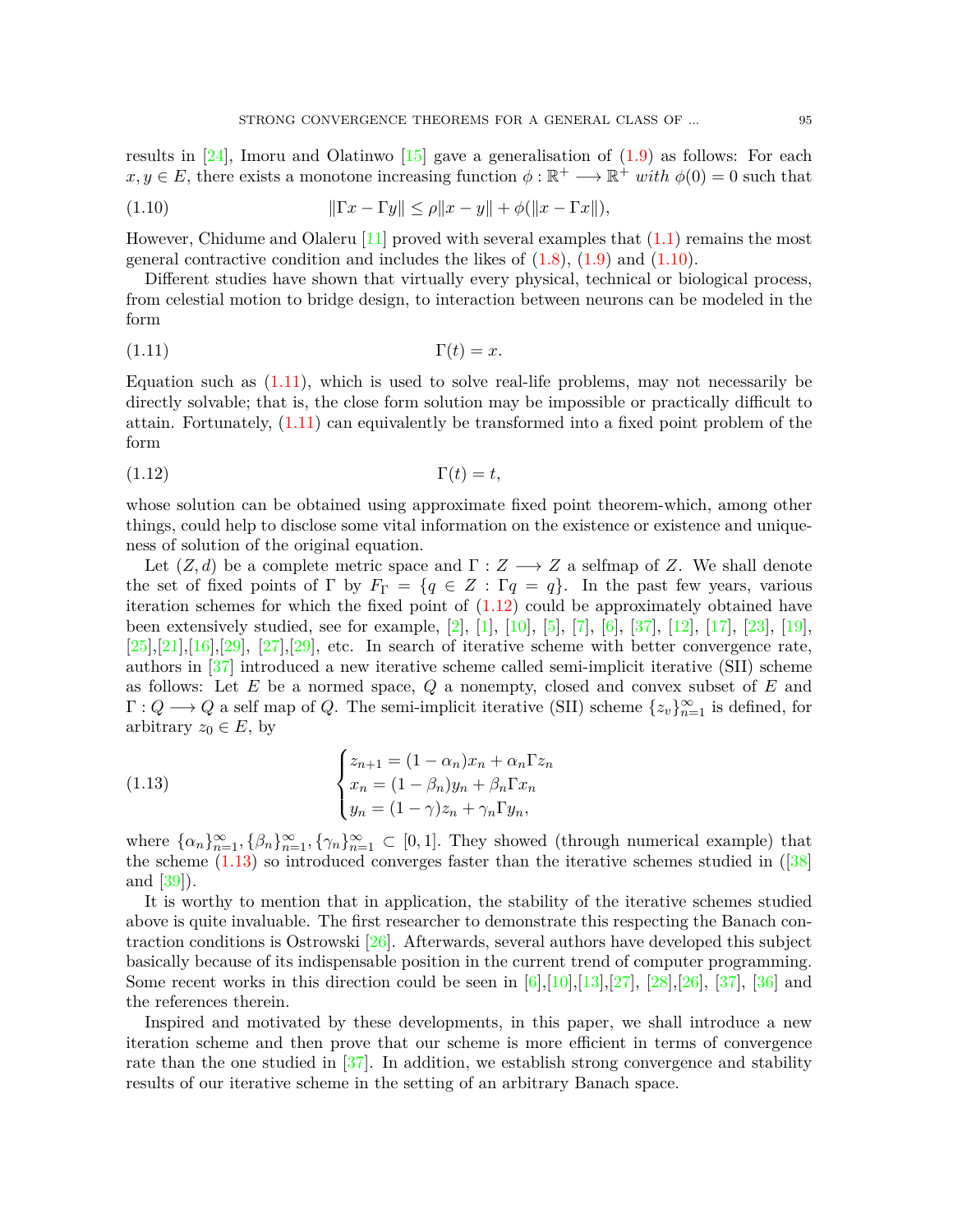#### <span id="page-3-0"></span>2. Preliminary

The following definitions, lemmas and propositions will be needed to prove our main results.

**Definition 2.1.** (see [[26](#page-10-18)], [[36](#page-10-3)]) Let  $(Y, d)$  be a metric space and let  $\Gamma: Y \longrightarrow Y$  be a self-map of *Y*. Let  $\{x_n\}_{n=0}^{\infty} \subseteq Y$  be a sequence generated by an iteration scheme

$$
(2.1) \t\t x_{n+1} = g(\Gamma, x_n),
$$

where  $x_0 \in Y$  is the initial approximation and *g* is proper function. Suppeose  $\{x_n\}_{n=0}^{\infty}$ converges to a fixed point *q* of Γ. Let  $\{t_n\}_{n=0}^{\infty} \subseteq Y$  be an arbitrary sequence and set  $\epsilon_n =$  $d(t_n, g(\Gamma, t_n))$ ,  $n = 1, 2, \cdots$  Then, the iteration scheme ([2.1\)](#page-3-0) is called Γ-stable if and only if lim<sub>*n*→∞</sub>  $\epsilon_n = 0$  implies lim<sub>*n*→∞</sub>  $y_n = q$ .

Note that in practice, the sequence  $\{t_n\}_{n=0}^{\infty}$  could be obtained in the following manner: let  $x_0 \in Y$ . Set  $x_{n+1} = g(\Gamma, x_n)$  and let  $t_0 = x_0$ . Now,  $x_1 = g(\Gamma, x_0)$  because of rounding in the function Γ, and a new value  $t_1$  (approximately equal to  $x_1$ ) might be calculated to give  $t_2$ , an approximate value of  $g(\Gamma, t_1)$ . The procedure is continued to yield the sequence  $\{t_n\}_{n=0}^{\infty}$ , and approximate sequence of  $\{x_n\}_{n=0}^{\infty}$ .

**Lemma 2.2.** *(see, e.g.,* [\[36](#page-10-3)]*)* Let  $\{\tau_n\}_{n=0}^{\infty}$  be a sequence of positive numbers such that  $\tau_n \to$ 0 *as*  $n \to \infty$ . For  $0 \le \delta < 1$ , let  $\{w_n\}_{n=0}^{\infty}$  be a sequence of positive numbers satisfying  $w_{n+1} \leq \delta w_n + \tau_n, n = 0, 1, 2, \cdots$  *Then,*  $w_n \to 0$  *as*  $n \to \infty$ *.* 

**Lemma 2.3.** *(see, e.g,*  $[37]$  $[37]$  $[37]$ *) Let*  $\{\omega_n\}_{n=1}^{\infty}$  *and*  $\{\sigma_n\}_{n=1}^{\infty}$  *be two non-negative real sequences satisfying the following inequality*

$$
\omega_n \le (1 - \lambda_n)\omega_n + \sigma_n,
$$

such that  $\lambda_n \in (0,1)$  for all  $n \ge n_0$ ,  $\sum_{n=0}^{\infty} \lambda_n = \infty$  and  $\sigma_n = o(\lambda_n)$ . Then  $\lim_{n \to \infty} \omega_n = 0$ .

**Definition 2.4.** (see, e.g, [[37\]](#page-10-6)) Let  $\{c_n\}_{n=1}^{\infty}$  and  $\{d_n\}_{n=1}^{\infty}$  be real convergent sequences with limit *c and d* respectively. Then,  $c_n$  is faster than  $d_n$  if

$$
\lim_{n \to \infty} \left| \left| \frac{c_n - c}{d_n - d} \right| \right| = 0.
$$

**Definition 2.5.** (see, e.g, [\[37\]](#page-10-6)) Let  $\{u_n\}_{n=1}^{\infty}$  and  $\{v_n\}_{n=1}^{\infty}$  be two fixed point iterations that converge to the same fixed point  $q$  on a nonlinear space  $Z$  such that the error estimates  $|u_n-q|\leq c_n$  and  $|v_n-q|\leq d_n$  are available such that  $\{c_n\}_{n=1}^{\infty}$  and  $\{d_n\}_{n=1}^{\infty}$  are two sequences of positive integers that converge to zero. If  $c_n$  converges faster than  $d_n$  then we say that  $u_n$ converges faster to *q* than *vn.*

### <span id="page-3-1"></span>3. Convergence Results

In this section, we introduce a new iterative scheme which we shall call quasi-implicit iterative scheme. Let  $(X, \|.\|)$  be a normed linear space, Z be a nonempty closed convex subset of *X* and  $\Gamma: Z \longrightarrow Z$  be a self map of *Z*. Pick an arbitrary element  $z_0 \in Z$  and define the sequence  $\{z_n\}_{n=0}^{\infty}$  iteratively as follows:

(3.1) 
$$
\begin{cases} z_{n+1} = (1 - \delta_n)s_n + \delta_n \Gamma s_n \\ s_n = (1 - \gamma_n)\Gamma t_n + \gamma_n \Gamma s_n \\ t_n = (1 - \alpha_n)\Gamma r_n + \alpha_n \Gamma t_n \\ r_n = (1 - \beta_n)z_n + \beta_n \Gamma r_n, \end{cases}
$$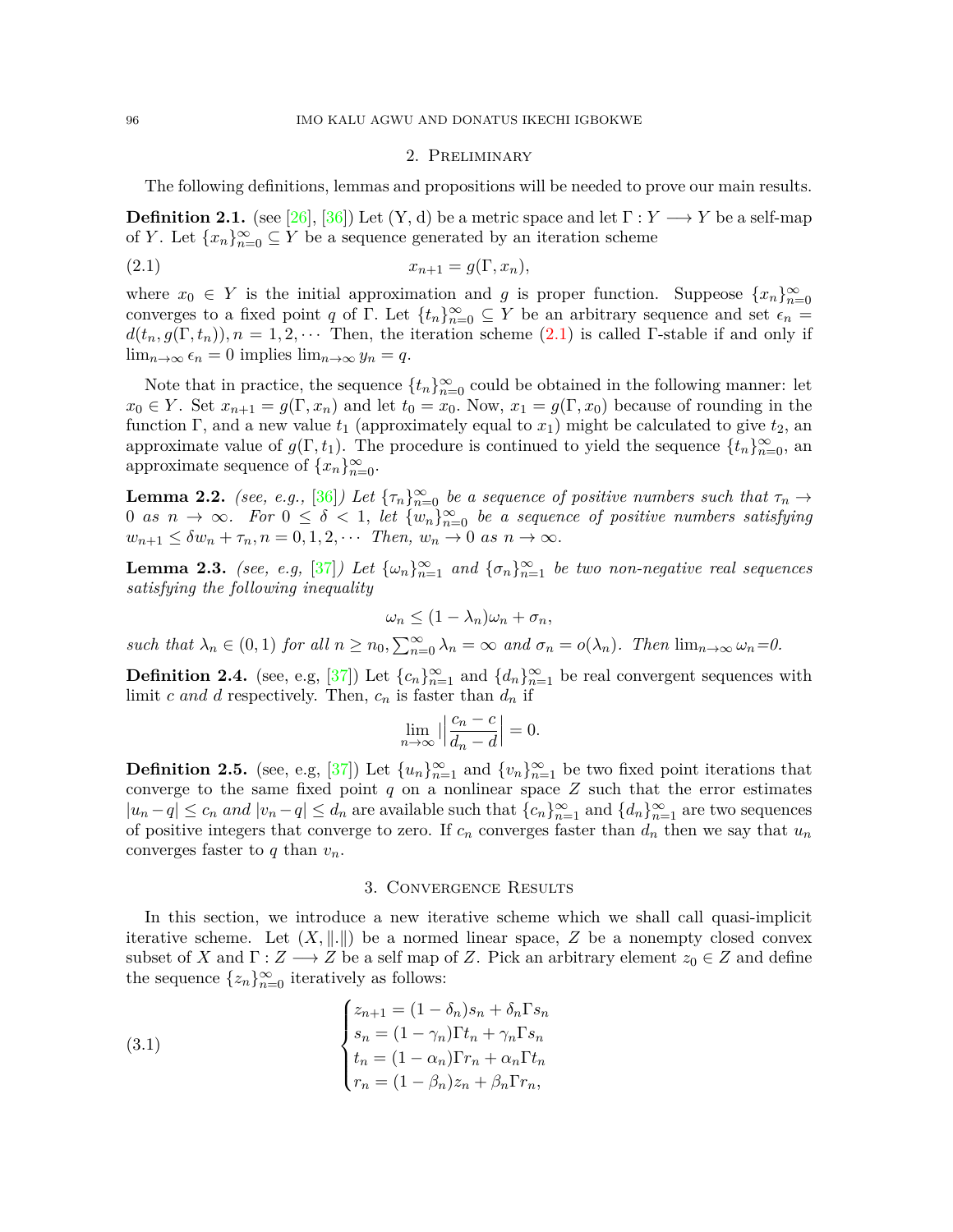where  $\{\delta_n\}_{n=0}^{\infty}$ ,  $\{\gamma_n\}_{n=0}^{\infty}$ ,  $\{\alpha_n\}_{n=0}^{\infty}$  and  $\{\beta_n\}_{n=0}^{\infty}$  are sequences in  $[0, 1]$  with  $\{\delta_n\}_{n=0}^{\infty}$ <br> $\sum_{n=0}^{\infty} \delta_n = \infty$ . satisfying  $\sum_{n=0}^{\infty} \delta_n = \infty.$ 

## **Remark 3.1.** Note that:

<span id="page-4-4"></span>(1) If  $\beta_n = 0$  in ([3.1\)](#page-3-1), we have

(3.2) 
$$
\begin{cases} z_{n+1} = (1 - \delta_n)s_n + \delta_n \Gamma s_n \\ s_n = (1 - \gamma_n)\Gamma t_n + \gamma_n \Gamma s_n \\ t_n = (1 - \alpha_n)\Gamma z_n + \alpha_n \Gamma t_n \end{cases}
$$

<span id="page-4-5"></span>(2) If  $\alpha_n = \beta_n = 0$  in ([3.1\)](#page-3-1), we obtain

(3.3) 
$$
\begin{cases} z_{n+1} = (1 - \delta_n)s_n + \delta_n \Gamma s_n \\ s_n = (1 - \gamma_n) \Gamma t_n + \gamma \Gamma s_n \\ t_n = \Gamma z_n \end{cases}
$$

<span id="page-4-6"></span>(3) If  $\delta_n = 1$  and  $\alpha_n = \beta_n = 0$  in [\(3.1](#page-3-1)), we get

(3.4) 
$$
\begin{cases} z_{n+1} = \Gamma_n s_n \\ s_n = (1 - \gamma_n) \Gamma t_n + \gamma_n \Gamma s_n \\ t_n = \Gamma z_n \end{cases}
$$

**Theorem 3.2.** *Let D be a nonempty convex and closed subset of an arbitrary Banach space E* and  $\Gamma: D \longrightarrow D$  *be a mapping satisfying the inequality* 

$$
||\Gamma s - \Gamma r|| \le \rho ||s - r||,
$$

*where*  $0 \leq \rho < 1$ *. Pick a point*  $z_0 \in D$ *, then the sequence*  $\{z_n\}_{n=0}^{\infty}$  *defined by* ([3.1\)](#page-3-1) *converges to the fixed point of*  $\Gamma$  *provided*  $\sum_{n=0}^{\infty} \delta_n = \infty$ *.* 

*Proof.* Theorem 1.1 above guarantees that  $\Gamma$  has a unique fixed point in *D* (say *q*). Using  $(3.1)$  $(3.1)$  and  $(3.5)$  $(3.5)$  $(3.5)$ , we estimate as follows:

(3.6) 
$$
||z_{n+1} - q|| \leq (1 - \delta_n) ||z_n - q|| + \delta_n ||\Gamma s_n - q||
$$

$$
\leq (1 - \delta_n) ||z_n - q|| + \delta_n \rho ||s_n - q||.
$$

Since from  $(3.1)$  $(3.1)$  $(3.1)$  and  $(3.5)$  $(3.5)$ 

<span id="page-4-3"></span><span id="page-4-2"></span><span id="page-4-1"></span><span id="page-4-0"></span>
$$
||s_n - q|| \le (1 - \gamma_n) ||\Gamma t_n - q|| + \gamma_n ||\Gamma s_n - q||
$$
  
\n
$$
\le (1 - \gamma_n) \rho ||t_n - q|| + \gamma_n \rho ||s_n - q||,
$$

it follows that

(3.7) 
$$
||s_n - q|| \leq \frac{(1 - \gamma_n)\rho}{1 - \gamma_n\rho} ||t_n - q||.
$$

Again, from  $(3.1)$  $(3.1)$  and  $(3.5)$  $(3.5)$ , we obtain

(3.8) 
$$
||t_n - q|| \leq (1 - \alpha_n) ||\Gamma r_n - q|| + \alpha_n ||\Gamma t_n - q|| \leq (1 - \alpha_n)\rho ||r_n - q|| + \gamma_n \rho ||t_n - q||, \leq \frac{(1 - \alpha_n)\rho}{1 - \alpha_n \rho} ||r_n - q||.
$$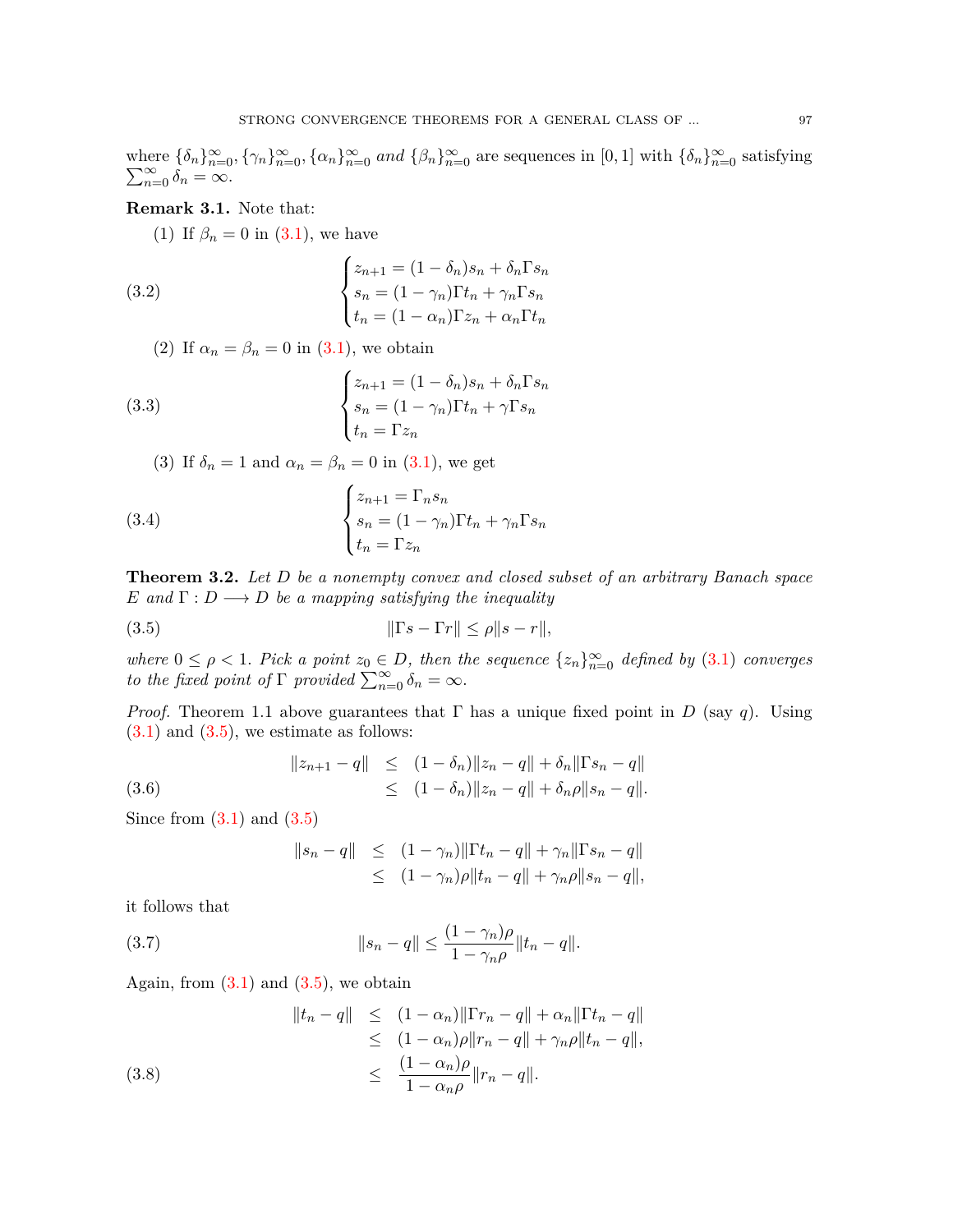Furthermore, using  $(3.1)$  $(3.1)$  and  $(3.5)$  $(3.5)$ , we get

(3.9) 
$$
||r_n - q|| \leq (1 - \beta_n) ||z_n - q|| + \beta_n ||\Gamma r_n - q||
$$

$$
\leq (1 - \beta_n) ||z_n - q|| + \beta_n \rho ||r_n - q||
$$

$$
\leq \frac{(1 - \beta_n)}{1 - \beta_n \rho} ||z_n - q||.
$$

Set

<span id="page-5-1"></span><span id="page-5-0"></span>
$$
\frac{\sigma_n}{\epsilon_n} = \frac{(1 - \gamma_n)\rho}{1 - \gamma_n \rho}
$$

so that

(3.10) 
$$
1 - \frac{\sigma_n}{\epsilon_n} = 1 - \frac{(1 - \gamma_n)\rho}{1 - \gamma_n \rho} = \frac{1 - \rho}{1 - \gamma_n \rho} \ge 1 - \rho.
$$

[\(3.10\)](#page-5-0) implies that

$$
\frac{\sigma_n}{\epsilon_n} \le \rho.
$$

By setting

<span id="page-5-4"></span><span id="page-5-3"></span><span id="page-5-2"></span>
$$
\frac{\sigma_n^{\star}}{\epsilon_n^{\star}} = \frac{(1 - \alpha_n)\rho}{1 - \alpha_n\rho}, \quad \frac{\sigma_n^{\star\star}}{\epsilon_n^{\star\star}} = \frac{(1 - \beta_n)}{1 - \beta_n\rho},
$$

and following similar approach as in  $(3.10)$  $(3.10)$ , we obtain

$$
\frac{\sigma_n^{\star}}{\epsilon_n^{\star}} \le \rho.
$$

and

(3.13) 
$$
\frac{\sigma_n^{\star\star}}{\epsilon_n^{\star\star}} \le 1 - \beta_n (1 - \rho) < 1.
$$

Putting  $(3.7)$  $(3.7)$ ,  $(3.8)$  $(3.8)$  and  $(3.9)$  $(3.9)$  into  $(3.6)$  and simplifying, using  $(3.11)$  $(3.11)$  $(3.11)$ ,  $(3.12)$  $(3.12)$  $(3.12)$  and  $(3.13)$  $(3.13)$  $(3.13)$ , we get

<span id="page-5-5"></span>(3.14) 
$$
||z_{n+1} - q|| \leq (1 - \delta_n)\rho^2 ||z_n - q|| + \delta_n \rho^3 ||z_n - q||
$$

$$
= [1 - \delta_n(1 - \rho)] ||z_n - q||.
$$

By repeating similar process as in [\(3.14\)](#page-5-5) for  $||z_n - q||$ ,  $||z_{n-1} - q||$ ,  $||z_{n-2} - q||$ ,  $\cdots$ ,  $||z_{n-n} - q||$ , substituting the results successively at the right hand side of [\(3.14\)](#page-5-5) and simplifying, we obtain

<span id="page-5-6"></span>(3.15) 
$$
\|z_{n+1} - q\| \leq \rho^{2(n+1)} \prod_{\ell=0}^n [1 - \delta_\ell(1-\rho)] \|z_0 - q\|, n = 0, 1, \cdots
$$

Now, since  $0 \le \rho < 1, \delta_n \in [0.1]$  *and*  $\sum_{n=0}^{\infty} \delta_n = \infty$ , we have

$$
\rho^{2(n+1)} \prod_{\ell=0}^{n} [1 - \delta_{\ell}(1 - \rho)] = 0.
$$

In view of the above information, we obtain from  $(3.15)$  that  $z_n \to q$  as  $n \to \infty$ . Hence,  $\{z_n\}_{n=0}^{\infty}$  converges strongly to *q*. □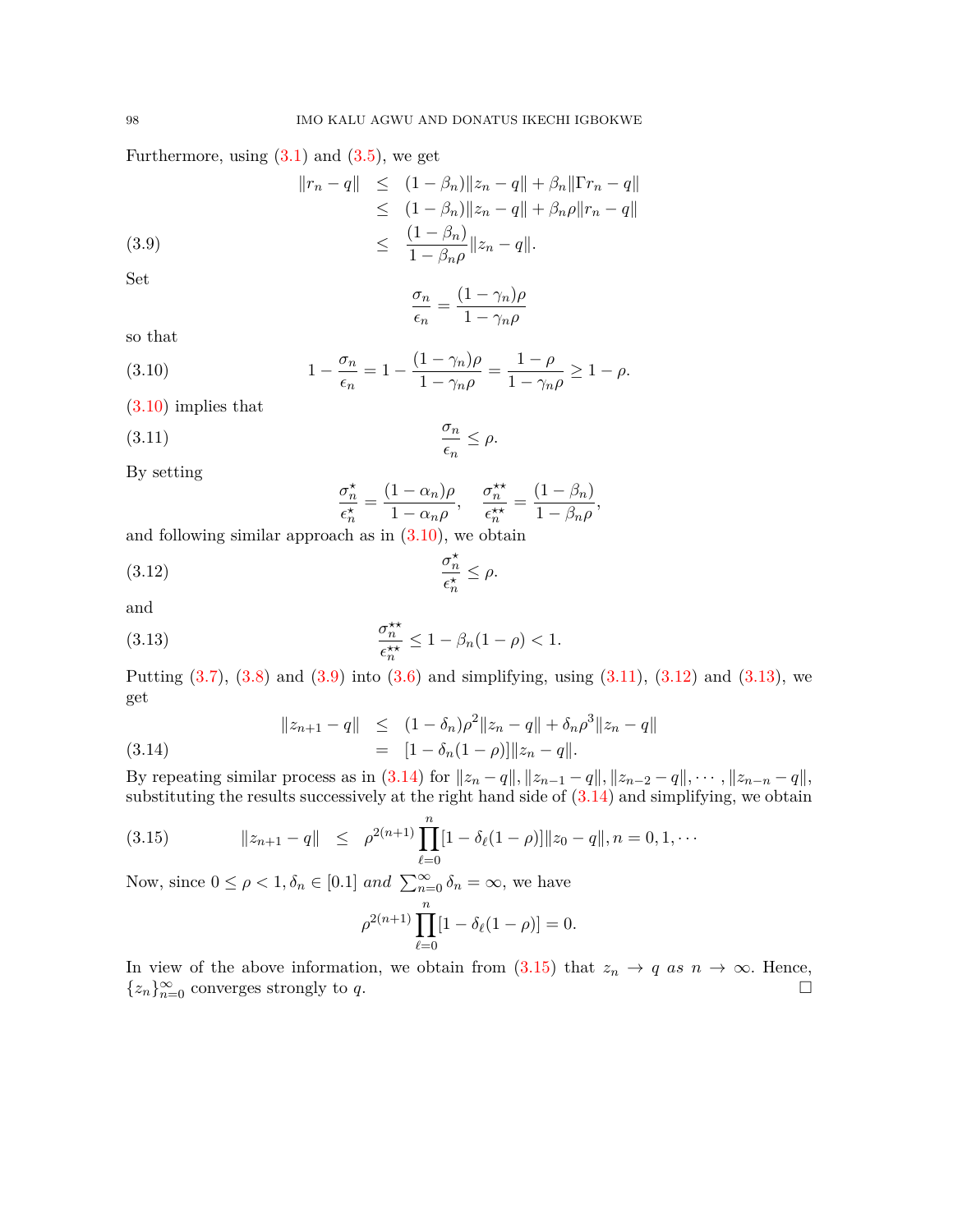The corollary below is a consequence of Theorem 3.1.

**Corollary 3.3.** *Let D be a nonempty convex and closed subset of an arbitrary Banach space E* and  $\Gamma: D \longrightarrow D$  *be a mapping satisfying the inequality* 

$$
||\Gamma s - \Gamma r|| \le \rho ||s - r||,
$$

*where*  $0 \leq \rho < 1$ *. Pick a point*  $z_0 \in D$ *, then* 

(*a*) ([3.2\)](#page-4-4) *converges strongly to the fixed point of*  $\Gamma$ *;* 

(*b*) ([3.3\)](#page-4-5) *converges strongly to the fixed point of*  $\Gamma$ *;* 

(*c*) ([3.4\)](#page-4-6) *converges strongly to the fixed point of*  $\Gamma$ *.* 

## 4. Stability Results

In this section, we show that the quasi-implicit iterative scheme defined by  $(3.1)$  $(3.1)$  is Γ-stable.

**Theorem 4.1.** Let E be a an arbitrary Banach space and  $\Gamma : E \longrightarrow E$  be a self map of E *with a fixed point satisfying the inequality*

$$
(4.1) \t\t\t\t \|\Gamma s - \Gamma r\| \le \rho \|s - r\|
$$

for each  $s,r \in E$ . where  $0 \leq \rho < 1$ . Pick a point  $z_0 \in D$ , then the sequence  $\{z_n\}_{n=0}^{\infty}$  defined *by* ([3.1\)](#page-3-1) *with*  $0 < \delta < \delta_n$ ,  $0 < \gamma < \gamma_n$ ,  $0 < \beta < \beta_n$  and  $0 < \alpha < \alpha_n$  is  $\Gamma$ -stable.

*Proof.* Let  $\{w_n\}_{n=0}^{\infty}, \{u_n\}_{n=0}^{\infty}, \{v_n\}_{n=0}^{\infty}, \{y_n\}_{n=0}^{\infty}$  be arbitrary sequences, where

<span id="page-6-1"></span>(4.2) 
$$
\begin{cases} v_n = \gamma_n \Gamma y_n + (1 - \gamma_n) \Gamma u_n \\ u_n = \alpha_n \Gamma u_n + (1 - \alpha_n) \Gamma w_n \\ w_n = \beta_n \Gamma w_n + (1 - \beta_n) y_n. \end{cases}
$$

Define

<span id="page-6-0"></span>(4.3) 
$$
\xi_n = ||y_{n+1} - (1 - \delta_n)v_n - \delta_n \Gamma v_n||.
$$

and suppose  $\xi_n \to 0$  *as*  $n \to \infty$ . Using [\(5.1](#page-8-0)), we show that  $y_n \to q$  as  $n \to \infty$ . Now, from  $(4.3)$  $(4.3)$ , we get

<span id="page-6-2"></span>
$$
||y_{n+1} - q|| \le ||y_{n+1} - (1 - \delta_n)v_n - \delta_n \Gamma v_n|| + ||(1 - \delta_n)v_n + \delta_n \Gamma v_n - q||
$$
  
=  $\xi_n + ||(1 - \delta_n)v_n + \delta_n \Gamma v_n - q||$   
 $\le \xi_n + (1 - \delta_n) ||v_n - q|| + \delta_n ||\Gamma v_n - q||$   
(4.4)  
 $\le \xi_n + (1 - \delta_n) ||v_n - q|| + \delta_n \rho ||v_n - q||$ 

Also, from  $(4.2)$  $(4.2)$ , we obtain

<span id="page-6-3"></span>(4.5) 
$$
||v_n - q|| \leq \gamma_n ||\Gamma v_n - q|| + (1 - \gamma_n) ||\Gamma u_n - q||
$$

$$
\leq \gamma_n \rho ||v_n - q|| + (1 - \gamma_n) \rho ||u_n - q||
$$

$$
\leq \frac{(1 - \gamma_n)\rho}{1 - \gamma_n \rho} ||u_n - q||.
$$

Furthermore, since

<span id="page-6-4"></span>(4.6) 
$$
||u_n - q|| \leq \alpha_n ||\Gamma u_n - q|| + (1 - \alpha_n) ||\Gamma w_n - q||
$$

$$
\leq \gamma_n \rho ||u_n - q|| + (1 - \alpha_n) \rho ||w_n - q||
$$

$$
\leq \frac{(1 - \alpha_n)\rho}{1 - \alpha_n \rho} ||w_n - q||
$$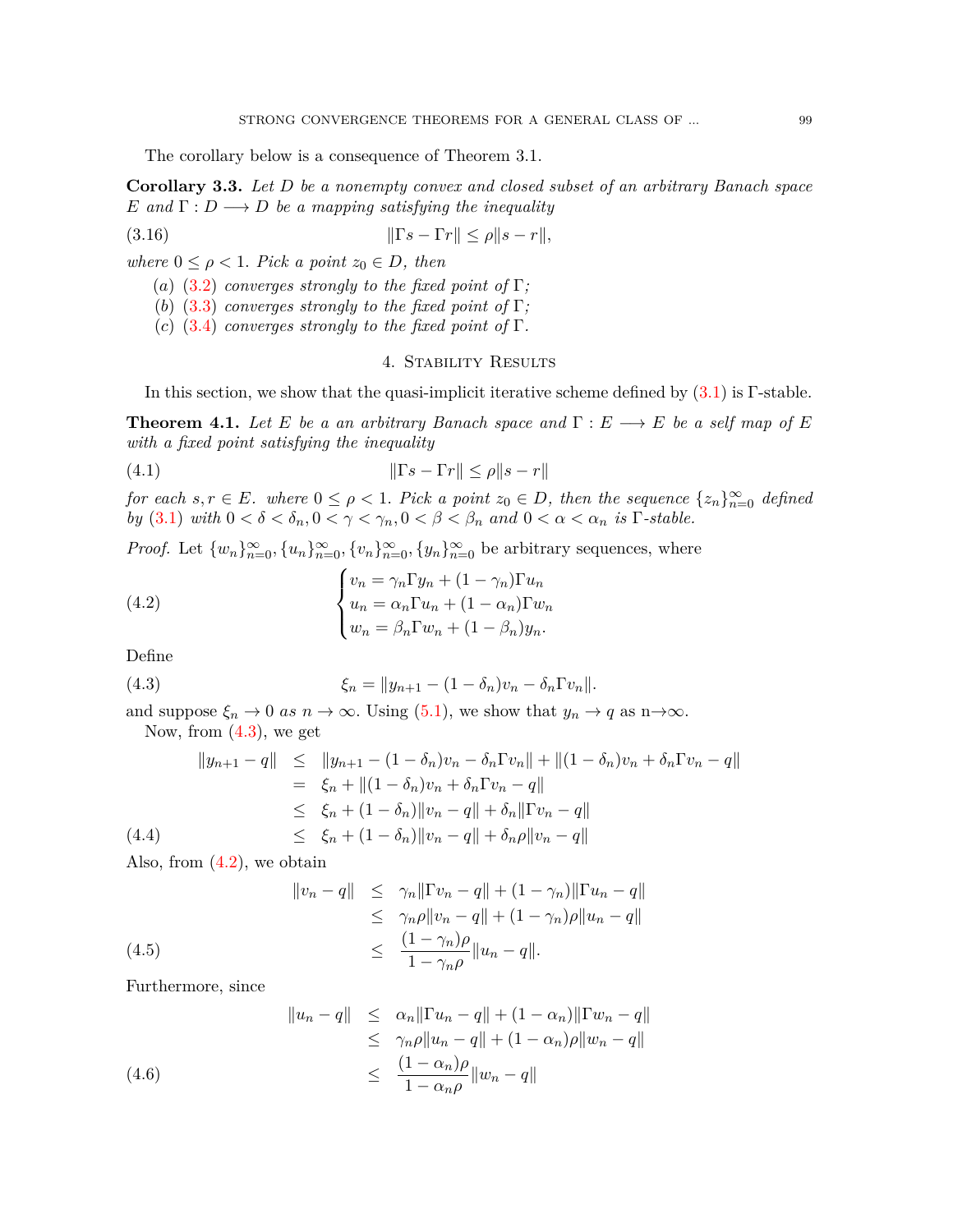and

<span id="page-7-1"></span>
$$
||w_n - q|| \leq \beta_n ||\Gamma w_n - q|| + (1 - \beta_n) ||y_n - q||
$$
  
\n
$$
\leq \beta_n \rho ||w_n - q|| + (1 - \beta_n) ||y_n - q||
$$
  
\n
$$
\leq \frac{(1 - \beta_n)}{1 - \beta_n \rho} ||y_n - q||,
$$
  
\n(4.7)

it follows from  $(4.4)$  $(4.4)$  and  $(4.5)$  that

$$
||y_{n+1} - q|| \leq \xi_n + (1 - \delta_n) \left(\frac{(1 - \gamma_n)\rho}{1 - \gamma_n \rho}\right) \left(\frac{(1 - \alpha_n)\rho}{1 - \alpha_n \rho}\right) \left(\frac{(1 - \beta_n)}{1 - \beta_n \rho}\right) ||y_n - q||
$$
  
(4.8)  

$$
+ \delta_n \rho \left(\frac{(1 - \gamma_n)\rho}{1 - \gamma_n \rho}\right) \left(\frac{(1 - \alpha_n)\rho}{1 - \alpha_n \rho}\right) \left(\frac{(1 - \beta_n)}{1 - \beta_n \rho}\right) ||y_n - q||.
$$

 $(3.11), (3.12), (3.13)$  $(3.11), (3.12), (3.13)$  $(3.11), (3.12), (3.13)$  $(3.11), (3.12), (3.13)$  $(3.11), (3.12), (3.13)$  and  $(4.6)$  $(4.6)$  imply

<span id="page-7-0"></span>(4.9) 
$$
||y_{n+1} - q|| \leq \xi_n + (1 - \delta_n)\rho^2 ||y_n - q|| + \delta_n \rho^3 ||y_n - q||
$$

$$
= [1 - \delta_n(1 - \rho)]\rho^2 ||y_n - q|| + \xi_n.
$$

From our assumption that  $\xi_n \to 0$  *as*  $n \to \infty$ , Lemma 2.1 and [\(4.9](#page-7-0)), we conclude that  $y_n \to q$  *as*  $n \to \infty$ .

Conversely, let  $y_n \to q$  *as*  $n \to \infty$ . We will now prove that  $\xi_n \to 0$  *as*  $n \to \infty$ . Indeed, from  $(4.3)$  $(4.3)$ , we have

$$
\xi_n = \|y_{n+1} - q - [(1 - \delta_n)v_n + \delta_n \Gamma v_n - q]\|
$$
  
\n
$$
\leq \|y_{n+1} - q\| + \|(1 - \delta_n)v_n + \delta_n \Gamma v_n - q\|
$$
  
\n
$$
\leq \|y_{n+1} - q\| + (1 - \delta_n) \|v_n - q\| + \delta_n \|\Gamma v_n - q\|
$$
  
\n
$$
\leq \|y_{n+1} - q\| + (1 - \delta_n) \|v_n - q\| + \delta_n \rho \|v_n - q\|.
$$
  
\n(4.10)

Using  $(4.5)$  $(4.5)$ ,  $(4.6)$  $(4.6)$ ,  $(4.7)$  $(4.7)$  and simplifying via  $(3.11)$  $(3.11)$ ,  $(3.12)$  $(3.12)$  $(3.12)$  and  $(3.13)$ , we get

<span id="page-7-2"></span>(4.11) 
$$
\xi_n \leq ||y_{n+1} - q|| + [1 - \delta_n(1 - \rho)]\rho^2 ||y_n - q||
$$

Since,  $y_n \to q$  *as*  $n \to \infty$ , it follows from [\(4.11\)](#page-7-2) that  $\xi_n \to 0$  *as*  $n \to \infty$ . Consequently, the quasi-implicit iterative scheme defined by  $(3.1)$  $(3.1)$  is Γ-stable.  $\Box$ 

The corollary below follows directly from Theorem 4.1.

**Corollary 4.2.** *Let E be a an arbitrary Banach space and*  $\Gamma : E \longrightarrow E$  *be a self map of E with a fixed point satisfying the inequality*

(4.12) *∥*Γ*s −* Γ*r∥ ≤ ρ∥s − r∥*

for each  $s,r \in E$ . where  $0 \leq \rho < 1$ . Pick a point  $z_0 \in D$ , then the sequence  $\{z_n\}_{n=0}^{\infty}$  defined *by* ([3.2\)](#page-4-4), [\(3.3](#page-4-5)) *and* ([3.4](#page-4-6)) *with*  $0 < \delta < \delta_n, 0 < \gamma < \gamma_n$  *and*  $0 < \alpha < \alpha_n$  *is*  $\Gamma\text{-stable}$ .

# 5. Rate of Convergence

In this section, we will show that the quasi-implicit iterative scheme [\(3.1](#page-3-1)) converges faster than semi-implicit iterative scheme (which in turn is faster than implicit Mann iterative scheme, implicit lshikawa iterative scheme and implicit S-iterative scheme, see [[37\]](#page-10-6) for details) for general class of contractive mappings.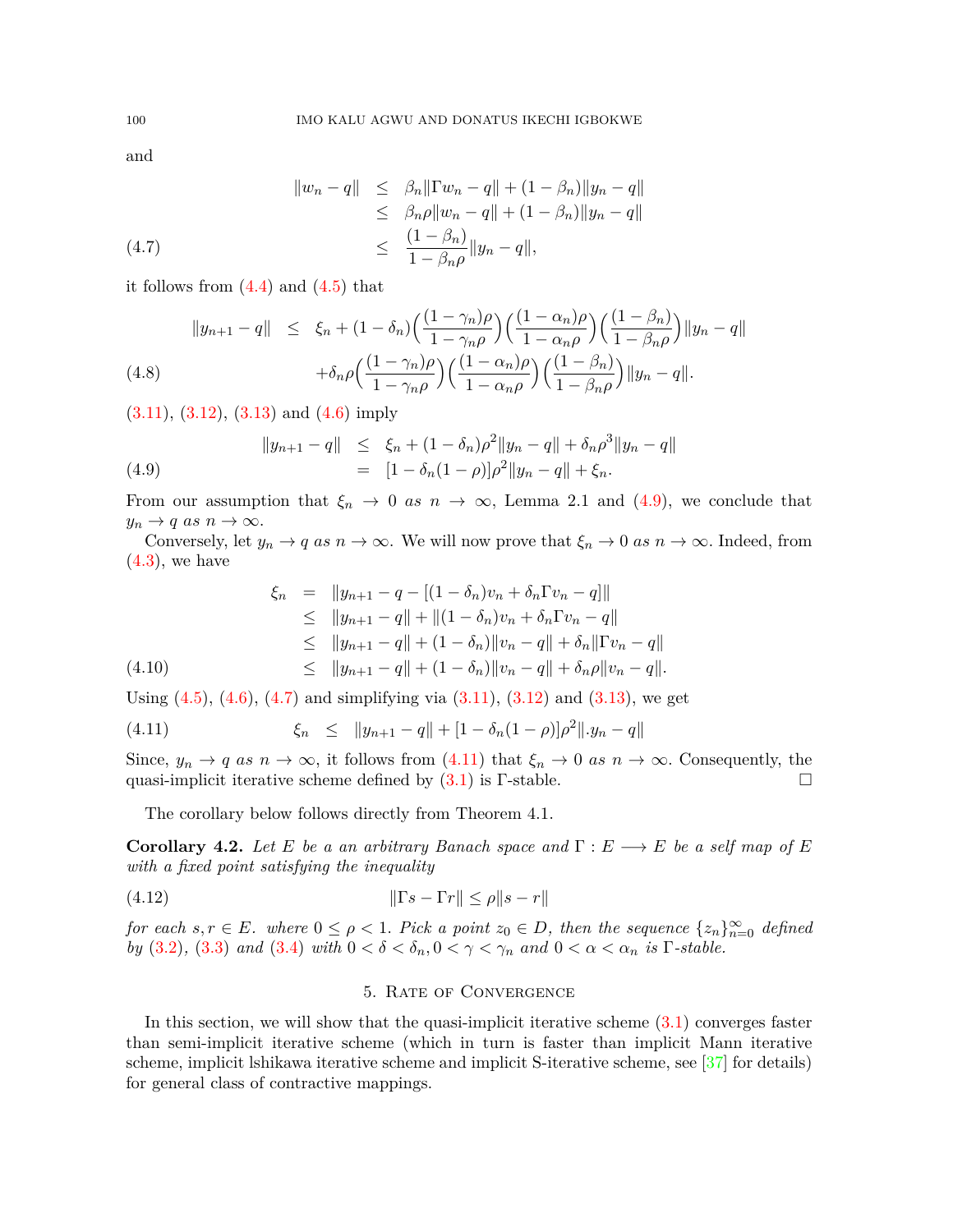| $\mathbf n$    | <b>SEMI-IMPLICIT SCHEME (SII)</b> | QUASI-IMPLICIT SCHEME (QII) |
|----------------|-----------------------------------|-----------------------------|
| 1              | 1.000000                          | 1.000000                    |
| $\overline{2}$ | 0.305556                          | 0.111111                    |
| 3              | 0.093364                          | 0.012346                    |
| $\overline{4}$ | 0.028528                          | 0.001372                    |
| 5              | 0.008717                          | 0.000152                    |
| 6              | 0.002663                          | 0.000017                    |
| $\overline{7}$ | 0.000814                          | 0.000002                    |
| 8              | 0.000249                          | 0.000000                    |
| 9              | 0.000076                          | 0.000000                    |
| 10             | 0.000023                          | 0.000000                    |
| 12             | 0.000007                          | 0.000000                    |
| 13             | 0.000002                          | 0.000000                    |
| 14             | 0.000001                          | 0.000000                    |
| 15             | 0.000000                          | 0.000000                    |

TABLE 1. **Comparison of the convergent rate of SII and QII:**  $\Gamma z = \frac{x}{2}$  $\frac{x}{2}$ .

**Theorem 5.1.** *Let D be a nonempty, closed and convex subset of normed linear space*  $(E, \|\, \|)$  $\mathbf{a} \cdot \mathbf{b} \cdot \mathbf{b} \cdot \mathbf{c} \cdot \mathbf{c}$  *D be a self map of D with satisfying the inequality* 

<span id="page-8-0"></span>
$$
||\Gamma s - \Gamma r|| \le \rho ||s - r||
$$

*for each*  $s, r \in E$ *. where*  $0 \leq \rho < 1$ *. Pick a point*  $z_0 \in D$ *. Let*  $\{z_n\}_{n=0}^{\infty}$  *be a sequence* defined by ([3.1\)](#page-3-1) with  $\{\delta_n\}_{n=0}^{\infty}, \{\gamma_n\}_{n=0}^{\infty}, \{\alpha_n\}_{n=0}^{\infty}, \{\beta_n\}_{n=0}^{\infty} \in [0,1]$  such that  $\sum_{n=0}^{\infty}, \delta_n = \infty$  and  $\delta \leq \delta_i \leq \delta_n \forall n \in \mathbb{N}$ . Then  $\{z_n\}_{n=0}^{\infty}$  converges faster to q than the iterative scheme [\(1.13](#page-2-3)).

*Proof.* From ([3.15](#page-5-6)), and the assumption  $\delta \leq \delta_i \leq \delta_n$  for some  $\delta > 0$ , for all  $n \in \mathbb{N}$ , we get

(5.2)  
\n
$$
||z_{n+1} - q|| \leq \rho^{2(n+1)} \prod_{\ell=0}^{n} [1 - \delta_{\ell} (1 - \rho)] ||z_0 - q||
$$
\n
$$
= \rho^{2(n+1)} [1 - \delta (1 - \rho)] ||z_0 - q||.
$$

Similarly, in (Bosede et al  $[37]$ , Theorem 3.1), the authors proved that the iterative scheme  $(1.13)$  is of the form

<span id="page-8-1"></span>(5.3) 
$$
||z_{n+1} - q|| \le \prod_{\ell=0}^n [1 - \delta_\ell(1-\rho)] ||z_0 - q||.
$$

Now, since  $\delta \leq \delta_{\ell} \leq 1$  for  $\delta > 0$  and for all  $n \in \mathbb{N}$ , then from [\(5.3](#page-8-1)), we have

(5.4) 
$$
||z_{n+1} - q|| \le \prod_{\ell=0}^{n} [1 - \delta_{\ell}(1 - \rho)] ||z_0 - q||
$$

$$
= [1 - \delta(1 - \rho)] ||z_0 - q||.
$$

Put

$$
\lambda_n = \rho^{2(n+1)}[1 - \delta(1 - \rho)] ||z_0 - q||,
$$
  
\n
$$
\omega_n = [1 - \delta(1 - \rho)] ||z_0 - q||
$$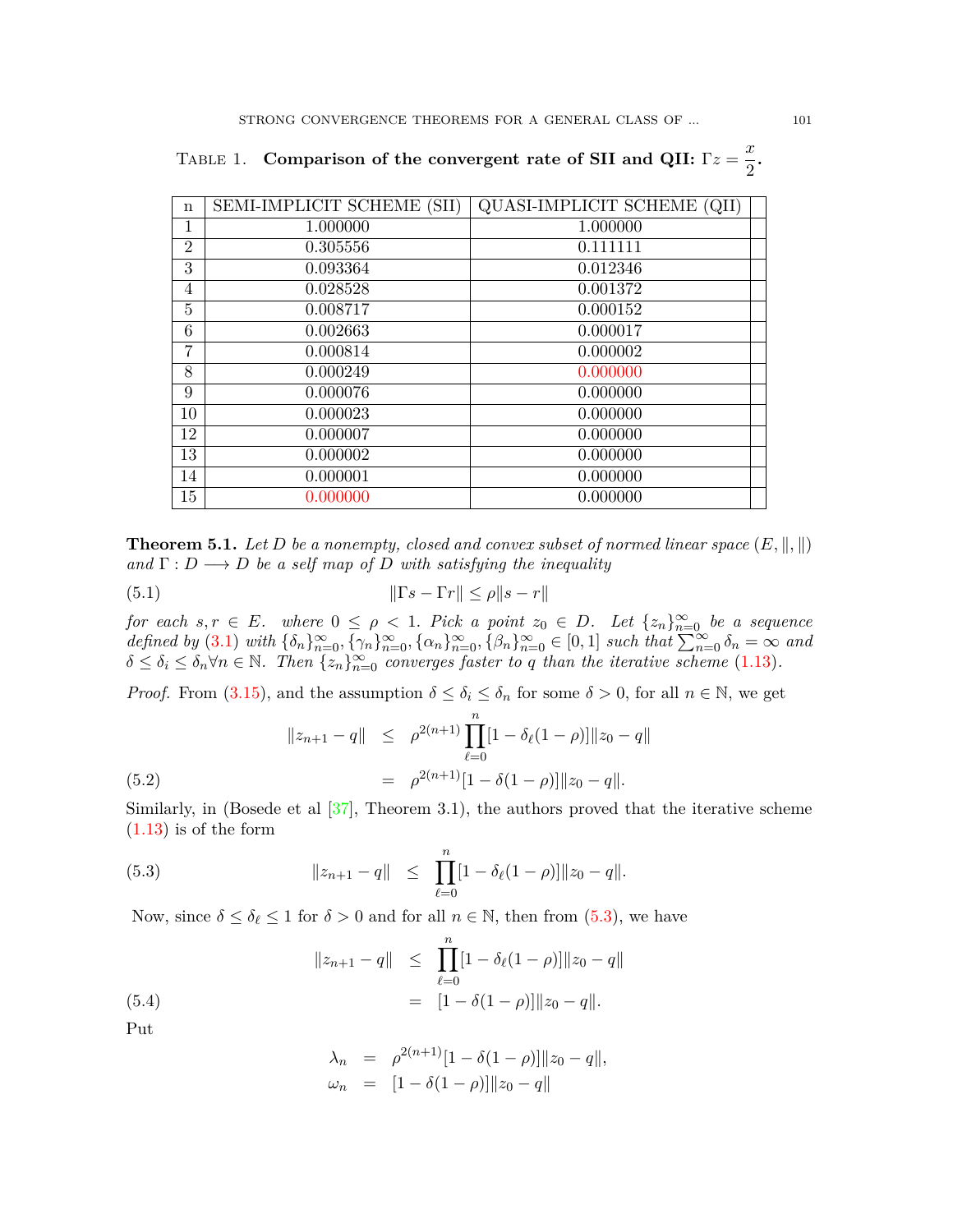and define

$$
\theta_n = \frac{\lambda_n}{\omega_n}
$$
  
= 
$$
\frac{\rho^{2(n+1)}[1 - \delta(1-\rho)] ||z_0 - q||}{[1 - \delta(1-\rho)] ||z_0 - q||}
$$
  
= 
$$
\rho^{2(n+1)},
$$

Then,  $\theta_n \to 0$  *as*  $n \to \infty$  since  $\rho \in [0,1)$ . Thus, the sequence  $\{z_n\}_{n=0}^{\infty}$  defined  $(3.1)$  $(3.1)$  converges faster than the semi-implicit iterative scheme defined by  $(1.13)$  $(1.13)$ .

Now, we show the validity of the above proof with the following example.

**Example 5.2.** (see [2]) Let  $E = [0, 1]$  and  $\Gamma : E \longrightarrow E$  be defined by  $\Gamma x = \frac{1}{2}$  $\frac{1}{2}x, x \neq 0$ . Taking  $\delta_n = \gamma_n = \alpha_n = \beta_n = 1 - \frac{1}{n}$  $\frac{1}{n}$  *for*  $n \geq 2$ , the comparison of the convergence of semi-implicit iterative (SII) scheme and quasi-implicit iterative (QII) scheme to the fixed point  $q = 0$  are as given (with the initial point  $x = 1$ ) above.

### **CONCLUSION**

Using the above numerical example, it is observed that quasi-implicit iteration (QII) has faster convergence rate than semi-implicit iteration (SII), which in turn has been proven in [\[37\]](#page-10-6) to be faster in convergence than implicit Mann iteration, implicit Ishikawa iteration and implicit S-iteration.

**Abbreviations Used** Not applicable **Declaration: Availability of Data and Material** Not applicable **Competing lnterest** The authors declare that there is no conflict of interest. **Funding** Not applicable

### **REFERENCES**

- <span id="page-9-5"></span>[1] I. K. Agwu, D. I. Igbokwe, Convergence and stability of new approximation algorithms for certain contractive-type mappings, (in press).
- <span id="page-9-4"></span>[2] I. K. Agwu, D. I. Igbokwe, Fixed points and stability of new approximation algorithms for contractive-type operators in Hilbert spaces, (in press).
- <span id="page-9-0"></span>[3] R. Kannan, Some results on fixed points, *Bull. Calcutta Math. Soc.* 60, 1968.
- <span id="page-9-1"></span>[4] I. A. Rus: Generalized contractions and applications, *Cluj University Press, Cluj − Napoca*, 2001.
- <span id="page-9-6"></span>[5] H. Akewe, Approximation of fixed and common fixed points of generalised contractive-like operators, PhD Thesis, University of Lagos, Nigeria, 2010.
- <span id="page-9-8"></span>[6] V. Berinde, On the stability of some fixed point problems. *Bull. Stint. Univ. Bala Mare, Ser . B Fasc. Mat − inform. XVIII*(*1* ), 14, 7-14, 2002.
- <span id="page-9-7"></span>[7] V. Berinde, Iterative approximation of fixed points. *Editorial Efemerede, Bala Mare,* 2012.
- <span id="page-9-2"></span>[8] O. Bosede, Strong Convergence of Noor Iteration for a General Class of Functions. *Bulletin of Mathematical Analysis and Applications*, Vol. (2011):140–145, 2011.
- <span id="page-9-3"></span>[9] O. Bosede and B. E. Rhoades, Stability of Picard and Mann Iteration for a General Class of Functions. *Journal of Advanced Mathematical Studies*. **3**(2): 1-3, 2010.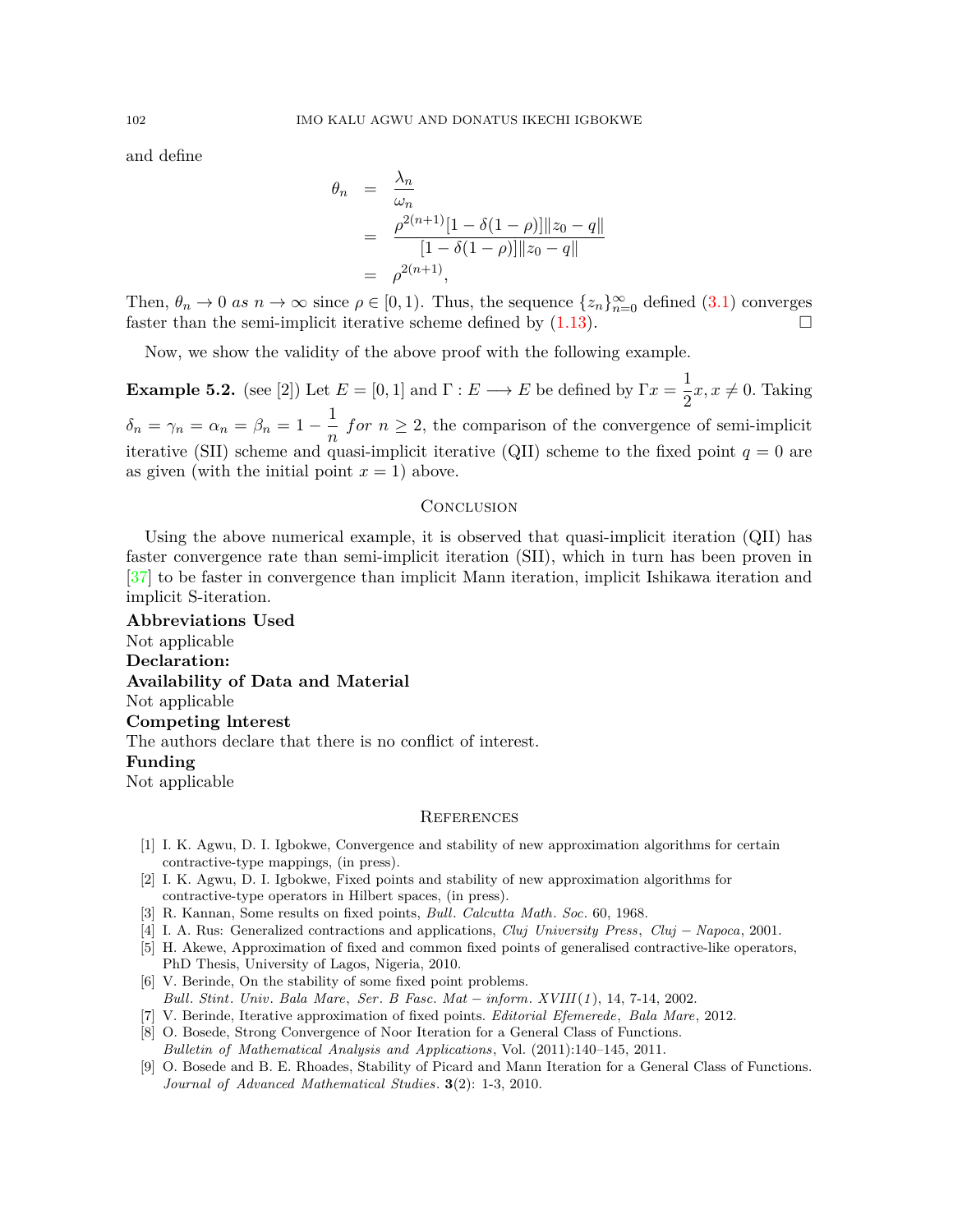- <span id="page-10-8"></span>[10] A. M. Harder, T. L. Hicks., Stability results for fixed point iterative procedures. *Math. Jpn,* 33(5), 693-706, 1988.
- <span id="page-10-1"></span>[11] E. Chidume and J. O. Olaleru, Picard Iteration Process for a General Class of Contractive Mappings. *Journal of Nigerian Mathematical Society*, 33 :19–23, 2014.
- <span id="page-10-9"></span>[12] S. Ishikawa., Fixed points by a new iteration methods. *Proc. Am. Math. Soc.*, 44, 147-150, 1974.
- <span id="page-10-19"></span>[13] C. O. Imoru, M. O. Olatinwo, On the stability of Picard's and Mann's iteration. *Carpath. J . Math.*, 19, 155-160, 2003.
- <span id="page-10-2"></span>[14] H. Akewe, and J. O. Olaleru, On Convergence and Stability of Generalized Noor Iterations for a General Class of Operators. *British Journal of Mathematics and Computer Science* **3**(3): 437–447, 2013.
- <span id="page-10-4"></span>[15] M. O. Olatinwo and C. O. Imoru, Some convergence results for the Jungck-Mann and the Jungck-Ishikawa iteration processes in the class of generalized Zamfirescu operators. *ActaMathematica Universitatis Comenianae*, LXXVII, (2):299-304, 2008. .
- <span id="page-10-15"></span>[16] M. O. Osilike, Stability Results for Ishikawa Fixed Point Iteration Procedure. *Indian Journal of Pure and Applied Mathematics*, 26(10): 937-941, 1995.
- <span id="page-10-10"></span>[17] W. R. Mann, Mean value method in iteration. *Proc. Am. Math. Soc.*, 44, 506-510, 2000.
- [18] M.O. Olatinwo, A generalization of some convergence results using a Jungck-Noor three-step iteration process in arbitrary Banach space, *F asciculi Mathemathici*, 40, 37-43, 2008.
- <span id="page-10-12"></span>[19] J.O. Olaleru, H. Akewe, On the convergence of Jungck-type iterative schemes for generalized contractive-like operators, *F asciculi Mathemathici*, 45, 87–98, 2010.
- [20] M. O. Olatinwo, Stability results for Jungck-kirk-Mann and Jungck-kirk hybrid iterative algorithms, *Anal. T heory Appl.*, 29, 12-20, 2013.
- <span id="page-10-14"></span>[21] M. O. Olatinwo, Convergence results for Jungck-type iterative process in convex metric spaces, *Acta Univ.P alacki Olomue, F ac. Rer.Nat. Math.*, 51, 79–87, 2012.
- [22] M. O. Olatinwo, Some stability and strong convergence results for the Jungck-Ishikawa iteration process, *Creative Math. and Inf.*, 17, 33-42, 2008.
- <span id="page-10-11"></span>[23] M. O.Olutinwo, Some stability results for two hybrid fixed point iterative algorithms in normed linear space. *Mat. vesn*, 61(4), 247-256, 2009.
- <span id="page-10-5"></span>[24] M. O. Osilike, A. Udoemene, A short proof of stability resultsfor fixed point iteration procedures for a class of contractive-type mappings. *Indian J . Pure Appl. Math.*, 30, 1229-1234, 1999.
- <span id="page-10-13"></span>[25] M. O. Osilike, Stability results for lshikawa fixed point iteration procedure. *Indian J . Pure Appl. Math.*, 26(10) , 937-941, 1996.
- <span id="page-10-18"></span>[26] A. M. Ostrowski, The round off stability of iterations. *Z. Angew Math. Mech.*, 47, 77-81, 1967.
- <span id="page-10-17"></span>[27] B. E. Rhoade, Fixed point theorems and stability results for fixed point iteration procedures. *Indian J . Pure Appl. Math.*, 24(11), 691-03, 1993.
- <span id="page-10-20"></span>[28] B. E. Rhoade, Fixed point theorems and stability results for fixed point iteration procedures. *Indian J . Pure Appl. Math.*, 21, 1-9, 1990.
- <span id="page-10-16"></span>[29] A. Ratiq, A convergence theprem for Mann's iteration procedure. *Appl. Math. E − Note*, 6, 289-293, 2006.
- <span id="page-10-7"></span>[30] B. E. Rhoade, A comparison of various definitions of contractive mappings. *Trans. Am. Math. Soc.*, 266 , 257-290, 1977.
- [31] B. E. Rhoade, Comments on two fixed point iteration methods. *Trans. Am. Math. Soc.*, 56, 741-750, 1976.
- [32] B. E. Rhoade, Fixed point iteration using infinite matrices. *Trans. Am. Math. Soc.*, 196, 161-176, 1974.
- [33] A. Ratiq, On the convergence of the three step iteration process in the class of quasi-contractive operators. *Acta. Math. Acad. Paedagag Nayhazi*, 22, 300-309, 2006.
- [34] S. L. Singh, C. Bhatnaga, . S. N Mishra, Stability of Jungck-type iteration procedures, *Int. J. Math. Math. Sci.*, 19, 3035-3043, 2005.
- <span id="page-10-0"></span>[35] T. Zamfirescu, Fixed point theorems in metric spaces. *Arch. Math.,*23, 292-298, 1972.
- <span id="page-10-3"></span>[36] I. K. Agwu, D. I. Igbokwe, Stability and convergence of new random approximation algorithms for random contractive-type operators in separable Hilbert spaces,*Malaya J . Mat.,* 09(03), 148?167, 2021.
- <span id="page-10-6"></span>[37] A. O. Bosede, A. S. Olaniyan, O. F. Bakre, On the semi-implicit iterative scheme for a general class of map, *International Journal of Research and Innovation in Applied Science* (*IJRIAS*), Volume V, Issue VIII,|ISSN 2454-6194, August 2020.